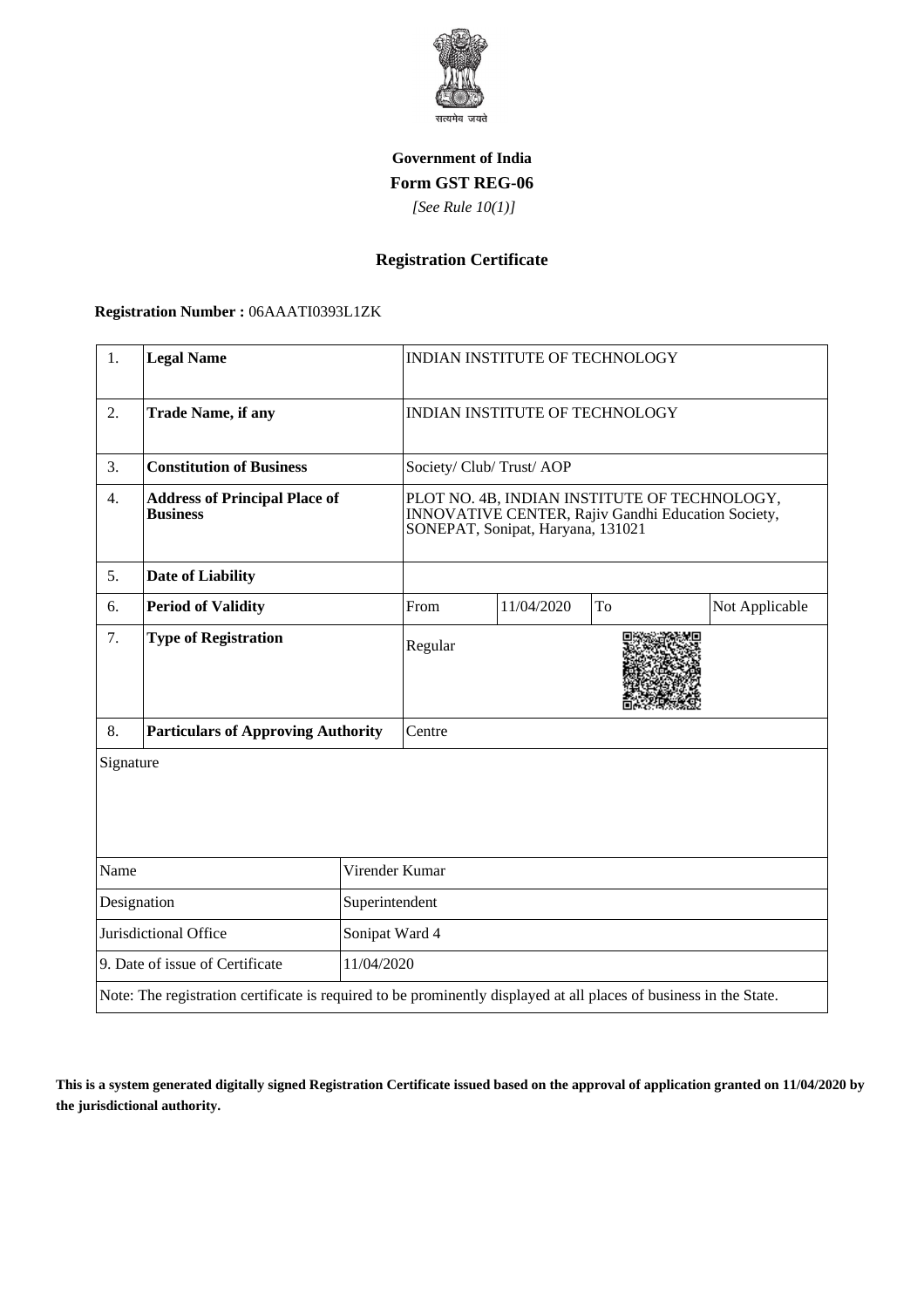

 GSTIN 06AAATI0393L1ZK Legal Name INDIAN INSTITUTE OF TECHNOLOGY Trade Name, if any INDIAN INSTITUTE OF TECHNOLOGY

### **Details of Additional Places of Business**

Total Number of Additional Places of Business in the State 0